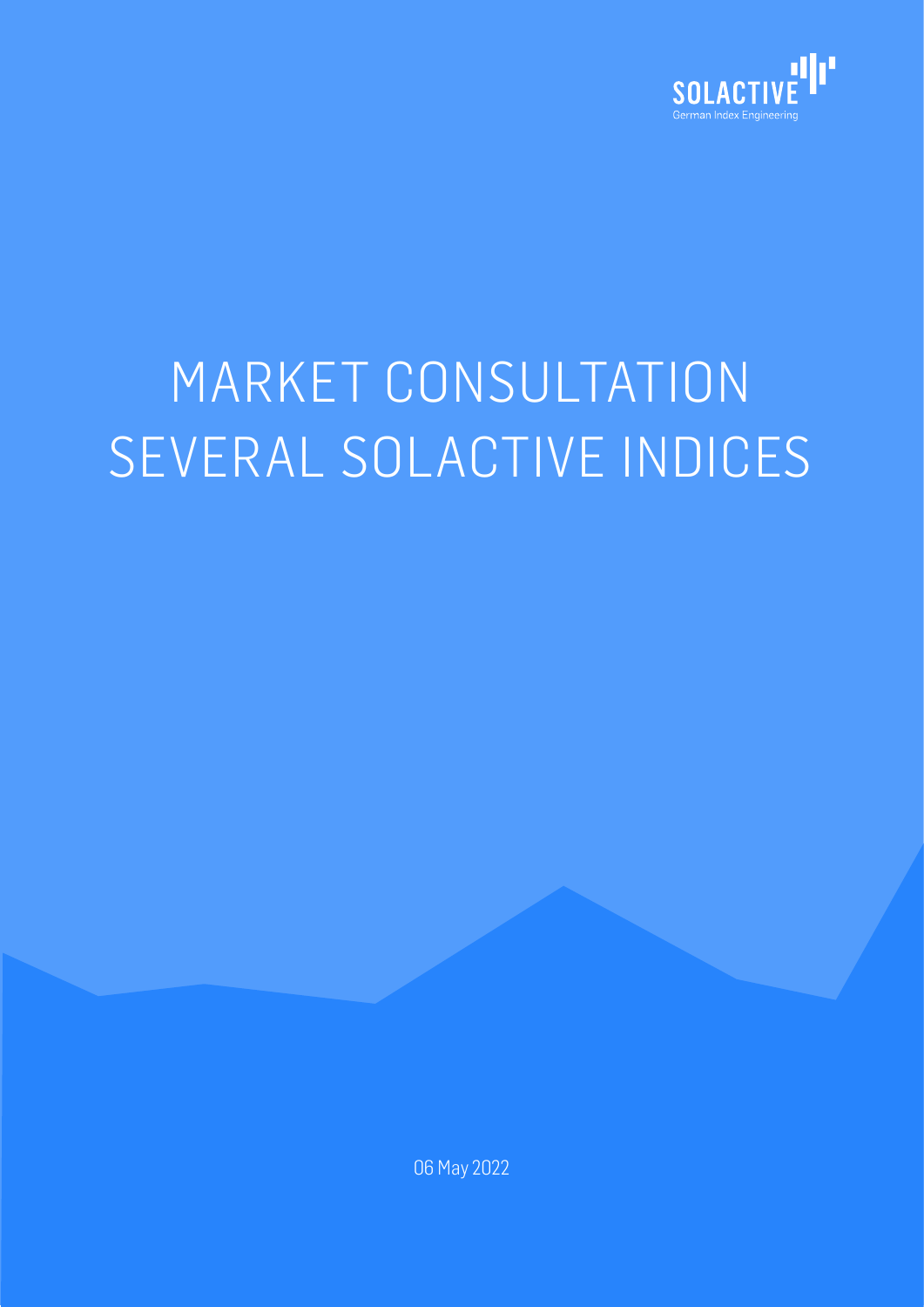#### Content of the Market Consultation

Solactive AG has decided to conduct a Market Consultation with regard to changing its Index Methodology of the following Indices (the 'Affected Indices'):

| <b>INDEX NAME</b>                                | <b>RIC</b> | <b>ISIN</b>  |
|--------------------------------------------------|------------|--------------|
| Solactive China Biotech Index NTR                | .SOLCBTN   | DE000SLA7273 |
| Solactive China Biotech Index PR                 | .SOLCBTP   | DE000SLA7265 |
| Solactive China Biotech Index TR                 | .SOLCBTT   | DE000SLA7281 |
| Solactive China Biotech v2 USD Index NTR         | .SOLCBTUN  | DE000SL0DGS7 |
| Solactive China Biotech v2 USD Index PR          | .SOLCBTUP  | DE000SL0DGR9 |
| Solactive China Biotech v2 USD Index GTR         | .SOLCBTUT  | DE000SL0D0D4 |
| Solactive China Cloud Computing Index NTR        | .SOLCCCN   | DE000SLA7240 |
| Solactive China Cloud Computing Index PR         | .SOLCCCP   | DE000SLA7232 |
| Solactive China Cloud Computing Index TR         | .SOLCCCT   | DE000SLA7257 |
| Solactive China Cloud Computing v2 USD Index NTR | .SOLCCCUN  | DE000SL0D0F9 |
| Solactive China Cloud Computing v2 USD Index PR  | .SOLCCCUP  | DE000SL0D0E2 |
| Solactive China Cloud Computing v2 USD Index GTR | .SOLCCCUT  | DE000SL0D0G7 |
| Solactive China Consumer Brand Index NTR         | .SOLCCBIN  | DE000SLA9KG0 |
| Solactive China Consumer Brand Index PR          | .SOLCCBIP  | DE000SLA9KF2 |
| Solactive China Consumer Brand Index TR          | .SOLCCBIT  | DE000SLA9KH8 |

# Rationale for Proposed Change

Solactive AG is constantly reviewing its indices and the approach of their index calculation. In order to harmonize the applied calculation methodologies, Solactive AG has decided to propose the methodology changes below for the Affected Indices. This will ensure a streamlining of the index calculation logics.

# Proposed Changes to the Index Guideline

The Affected Indices are currently calculated using the formula of a Standard Index as defined in section 1.2.1 of the Equity Index Methodology available on the Solactive website: <https://www.solactive.com/documents/>

The proposed changes refer to the index calculation itself and the corporate action adjustment (section 2.1.1.1 and following sections of the Equity Index Methodology referring to the Standard Index).

The intention is to amend the calculation formula for the Affected Indices to the Divisor Indexlogic as defined in section 1.2.2 of the Equity Index Methodology (the index calculation itself and the corporate action adjustment are to be changed as referred to in section 2.1.1.2 and following sections).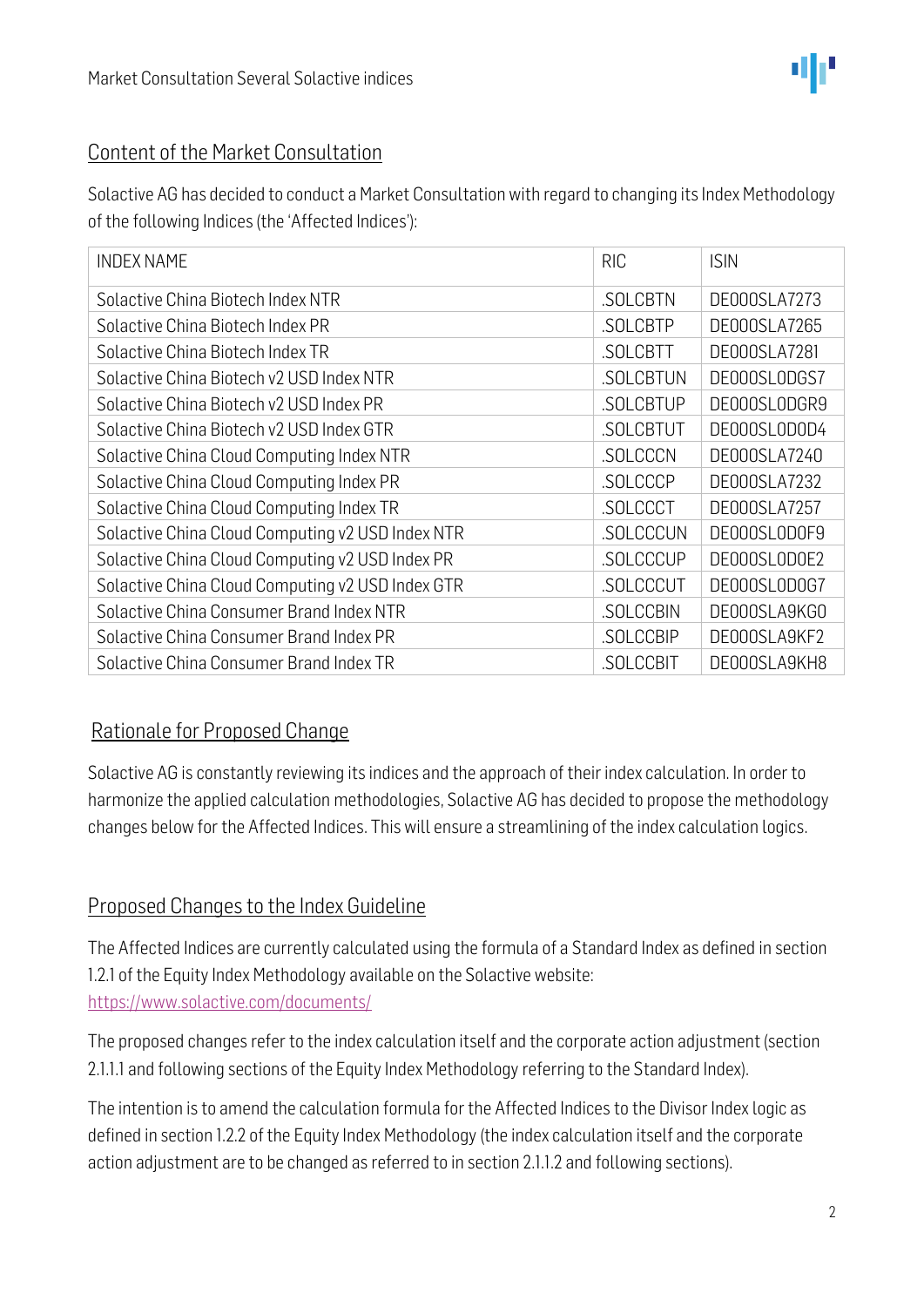

To illustrate the change, the calculation formula will change from:

$$
Index_t = \sum_{i=1}^n x_{i,t} * p_{i,t} * f_{i,t}
$$

To

$$
Index_t = \frac{\sum_{i=1}^{n} S_{i,t} * p_{i,t} * f_{i,t} * WCF_{i,t} * FFF_{i,t}}{D_t}
$$

Further definition of the information on the Symbols included in the above formulas are available in the Equity Index Methodology on the pages 4 and 5.

As a result, all relevant paragraphs which refer to the calculation of the Affected Indices and, if applicable to the rebalance specific procedure will be amended to comply with the Divisor Index standards.

### Feedback on the proposed change

If you would like to share your thoughts with Solactive, please use this consultation form and provide us with your personal details and those of your organization.

| Name                  |  |
|-----------------------|--|
| Function              |  |
| Organization          |  |
| Email                 |  |
| Phone                 |  |
| Confidentiality (Y/N) |  |

Solactive is inviting all stakeholders and interested third parties to evaluate the proposed change to the Methodology of the Affected Indices and welcomes any feedback on how this may affect and/or improve their use of Solactive indices.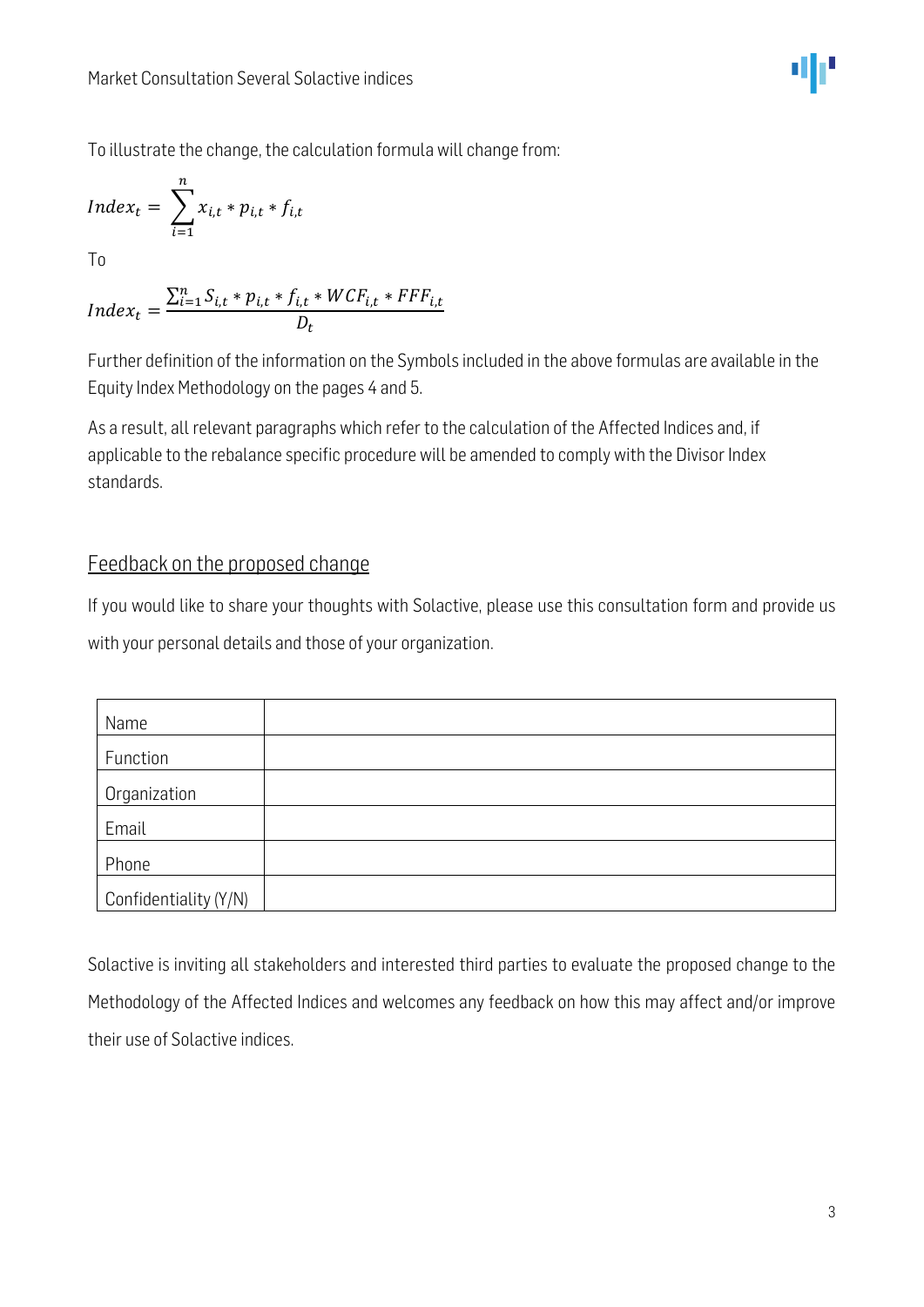

#### Consultation Procedure

Stakeholders and third parties who are interested in participating in this Market Consultation, are invited to respond until May 20, 2022 (cob).

Please send your feedback via email to [marketconsultation@solactive.com,](mailto:marketconsultation@solactive.com) specifying "Market Consultation Several Solactive Indices" as the subject of the email, or

via postal mail to: Solactive AG Platz der Einheit 1 60327 Frankfurt am Main Germany

Should you have any additional questions regarding the consultative question in particular, please do not hesitate to contact us via above email address.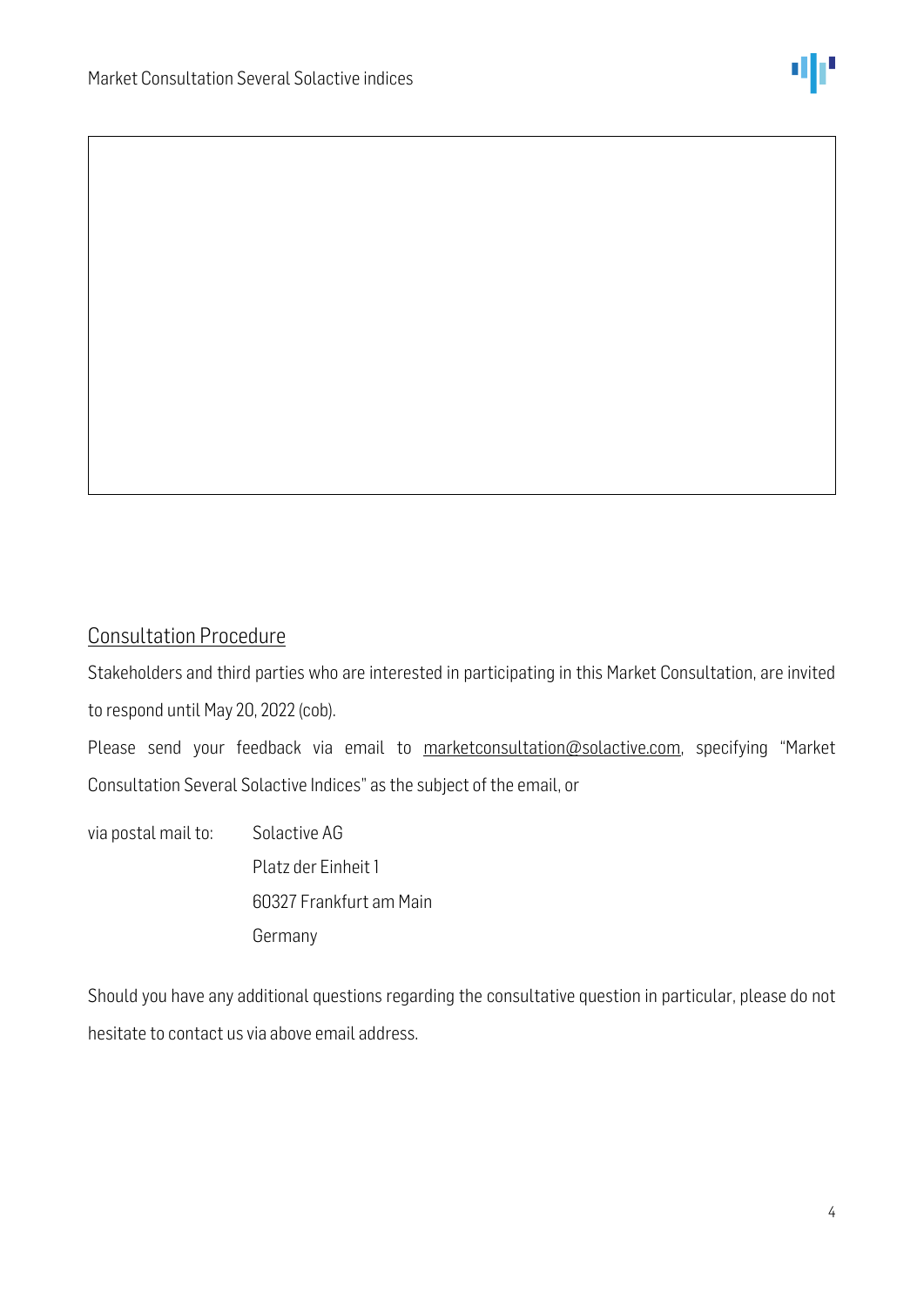